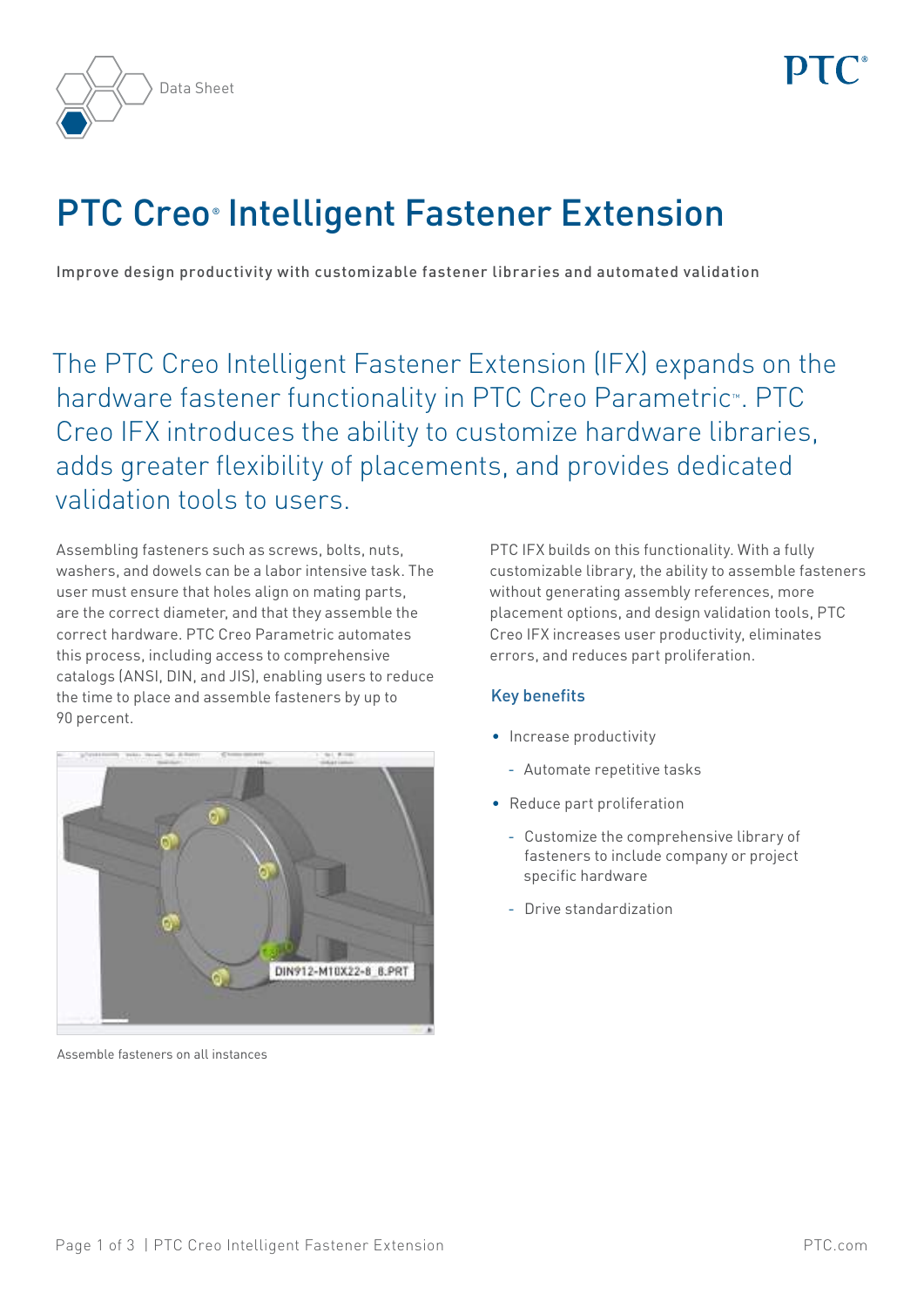

# Key benefits (continued)

- Improved design workflows
	- Automatic creation of holes without assembly references
	- Removes requirement to manually align fastener holes which do not have assembly references
- Improved design accuracy
	- Validation tools to ensure fasteners are the correct length
	- Fully aligned mounting holes

# Capabilities and specifications

- Extended library with dowels
- Customizable library
- Support fastener orientation
- Assemble fasteners using Patterned References in a single workflow
- Place multiple fasteners in one step without creating external references
- Automated validation checking



Automatically orientate wedge washers during placement



Automated Validation